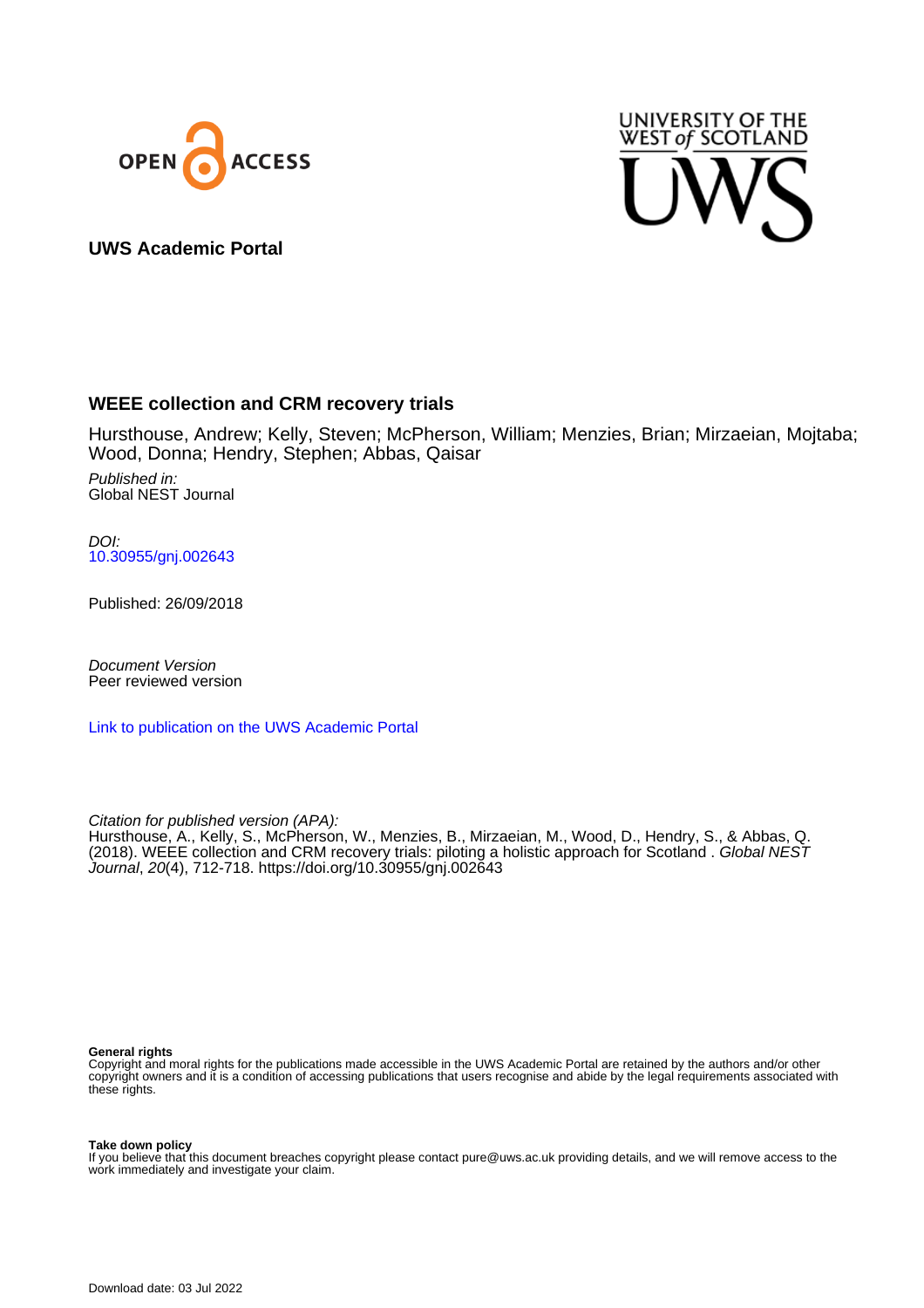Hursthouse, A.<sup>1\*,</sup> Kelly, S.<sup>1</sup>, McPherson, W.<sup>3</sup>, Menzies, B.<sup>4</sup>, Mirzaeian, M.<sup>2</sup>, Wood, D.<sup>4</sup>, Hendry, S.<sup>1</sup> & Abbas, Q.<sup>2</sup>

1 School of Science & Sport, University of the West of Scotland, Paisley, PA1 2BE UK

- 2 School of Engineering & Computing, University of the West of Scotland, Paisley, PA1 2BE UK
- 3 Re-Tek UK, East Kilbride, G75 0AP UK
- 4 Enscape Consulting, Stonehaven, AB39 2HX UK

\*corresponding author: e-mail[: andrew.hursthouse@uws.ac.uk](mailto:andrew.hursthouse@uws.ac.uk) Fax: +44-141-848-3289

#### **Abstract:**

Re-Tek UK and its partners, Enscape Consulting and the University of West of Scotland commenced trials for the collection and recovery of critical raw materials from waste electrical and electronic (WEEE) products in July 2016. Sponsored by the EU LIFE funded project 'Critical Raw Material Closed Loop Recovery' coordinated by WRAP with EARN, ERP UK Ltd, KTN Ltd and Wuppertal Institute as beneficiaries. The trials are aimed at boosting the recovery of critical raw materials (CRMs) from household waste electrical and electronic products (WEEE) and Information Communications Technology (ICT) in particular, after functioning equipment is separated out for re-use.

The new collection models provided residents with the opportunity to drop-off unwanted electrical and electronic appliances at a time and place that suits them, through a collaborative approach which encourages local authorities, educational establishments, businesses, and Social Enterprises, etc to act as hub sites. Hubs were designed to minimize product damage and encourage drop-off, rather than hoarding.

Extraction methods developed after the collection phase of the trial looked at the opportunity to recover cobalt, gold and silver from ICT products, with the potential to inform how a more sustainable supply chain could be developed in Scotland. The elements studied were selected to demonstrate financial opportunity (gold/silver) and a strategic priority material (cobalt) for long

term supply. These are based on bioleaching and electrochemical recovery using novel carbon based electrode systems, and chemical processing methods using extraction techniques with an assessment of pilot performance and scale up challenges. Our report is on the state of progress towards practical solutions to WEEE and CRM recovery.

#### **Keywords:**

critical raw materials, bioleaching, chemical extraction, electrochemical recovery, electronic equipment collection, hub sites, cobalt, silver, gold

#### **1. Introduction**

Waste Electrical and Electronic Equipment (WEEE) is currently considered to be one of the fastestgrowing waste streams in Europe. Currently, the world generates around 40 million tonnes of ewaste every year (Balde et al, 2015). The EC estimates that in weight terms only 30% of WEEE is appropriately collected and recycled (EC 2008). The remainder goes to landfills (13%) and potentially for substandard treatment inside or outside the EU. Currently approximately 2% of WEEE is reused but EC estimates are that 5% of collected WEE is suitable for re-use (EC 2008)Ewaste is of serious concern due to the loss of valuable Critical Raw Materials (CRMs) which are also often hazardous materials, with the potential for significant impacts, which must be mitigated against, if disposed of to landfill or incinerated through informal, illegal waste exchange. The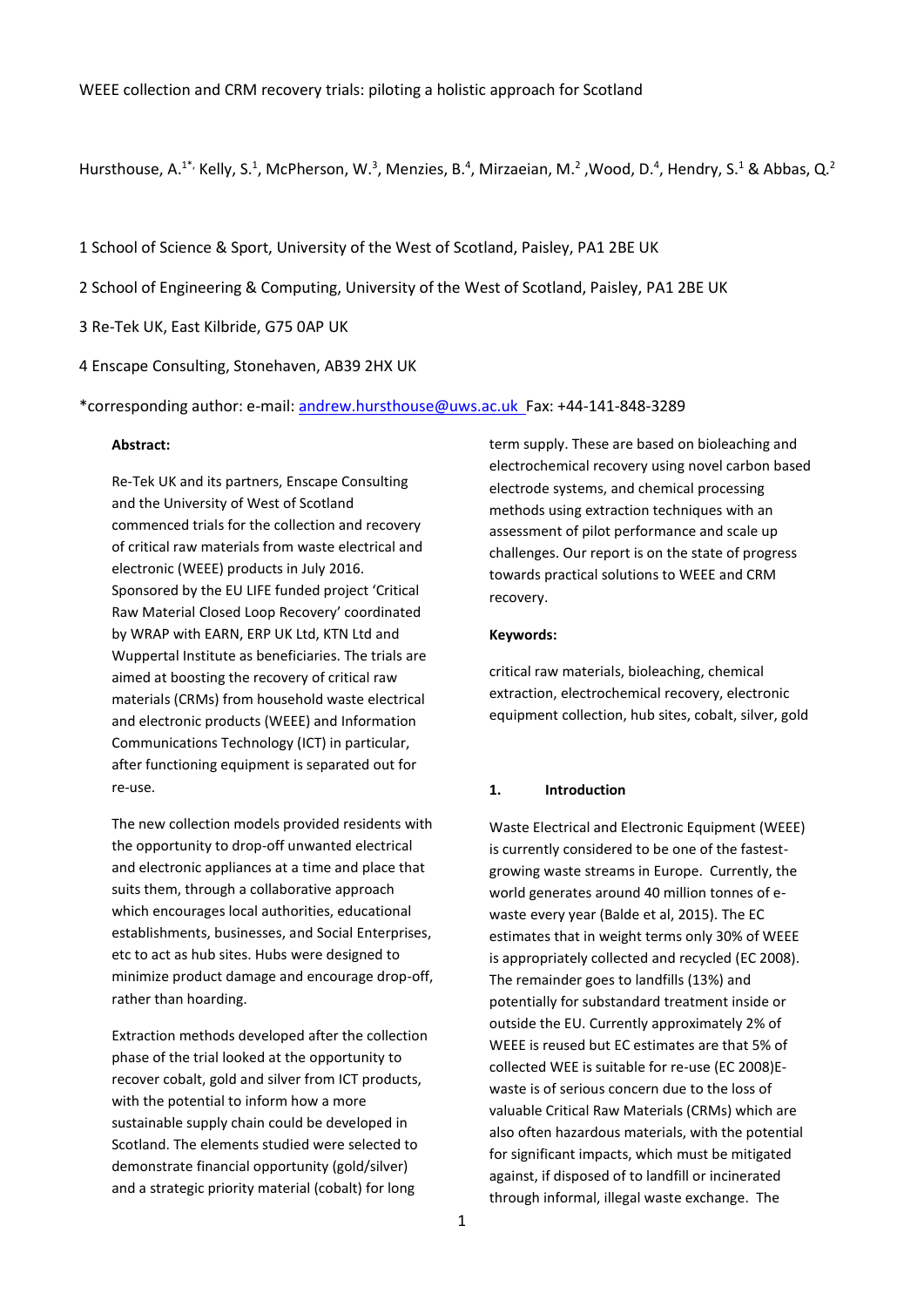environmental impacts of disposal practices across the world are often most severe in developing countries, where vulnerable communities are often most at risk.

Demand for raw material, in particular for precious metals or CRMs, is growing due to their value to a range of different manufacturing sectors and ongoing concerns regarding the security of their supply.

The Critical Raw Materials Closed Loop Recovery project is delivering a series of collection and recovery trials across 4 European countries that consider the impact of collection on reuse and recovery potential on WEEE and materials it contains. The information and evidence gathered through the trials will support the development of a European wide infrastructure plan and policy recommendations (EC 2008) to support the increased recovery of critical and valuable materials from WEEE. By evidencing the potential of collection and recovery techniques this project has the ability to impact the industry by increasing the availability of critical raw materials (CRMs) for use in new products. This study forms one of a number of trials being developed through EU LIFE funded Critical Raw Material Closed Loop Recovery project, coordinated by WRAP (UK) (WRAP, 2016). The structure of the case study is summarised in the schematic below (see Figure 1).

The outcomes from our trial will provide information and data to inform:

• The type and quantity of equipment that can be collected from a number of different collection/logistics models. From this, equipment which has been tested, refurbished and wiped of data has been sold into domestic and international markets. The residual equipment, considered suitable for reprocessing was identified, with Printed Circuit Boards (PCBs), given the high concentration of components selected for the innovative reprocessing techniques forming part of Phase 2.

• How ICT WEEE that cannot be reused can be responsibly recycled using a method that maximizes CRM recovery cost effectively and safely.

• How current and evolving policy and reuse/recycling infrastructure status is able to facilitate the delivery of the vision e.g. through regulations, good practice, systems, economics etc.

## **2. Methods**

The project was time and resource limited and was split into two phases to maximise breadth of process evaluation, steps undertaken were as summarized below:

- Phase 1: Equipment collection, using the different collection/logistics models
- Phase 2: Selected PCBs prepared and processed using chemical, biological and electro-chemical methods - for the extraction of Critical Raw Materials (CRMs).

The collection models trialled by the Re-Tek-led team were developed to provide consumers with the opportunity to drop-off unwanted electrical and electronic appliances at a time and place that suited them, to reduce hoarding of potentially valuable resources. The approach was a collaborative one aimed at incentivizing local authorities, educational establishments, businesses, and social enterprises etc to act as hub sites. These hubs were also designed to minimize product damage and encourage drop-off. Secure receptacles were provided at each location to ensure integrity of collection and isolate hazardous materials. The type of equipment being sought was functional ICT as listed in Table 1.:

The Phase 1 collections models involved establishing the following:

- Re-use containers at Household Waste Recycling Centers (HWRCs)
- Employee amnesty collections (business-tobusiness, B2B)
- Schools as collection hubs
- University Halls of Residences as collection hubs (Halls)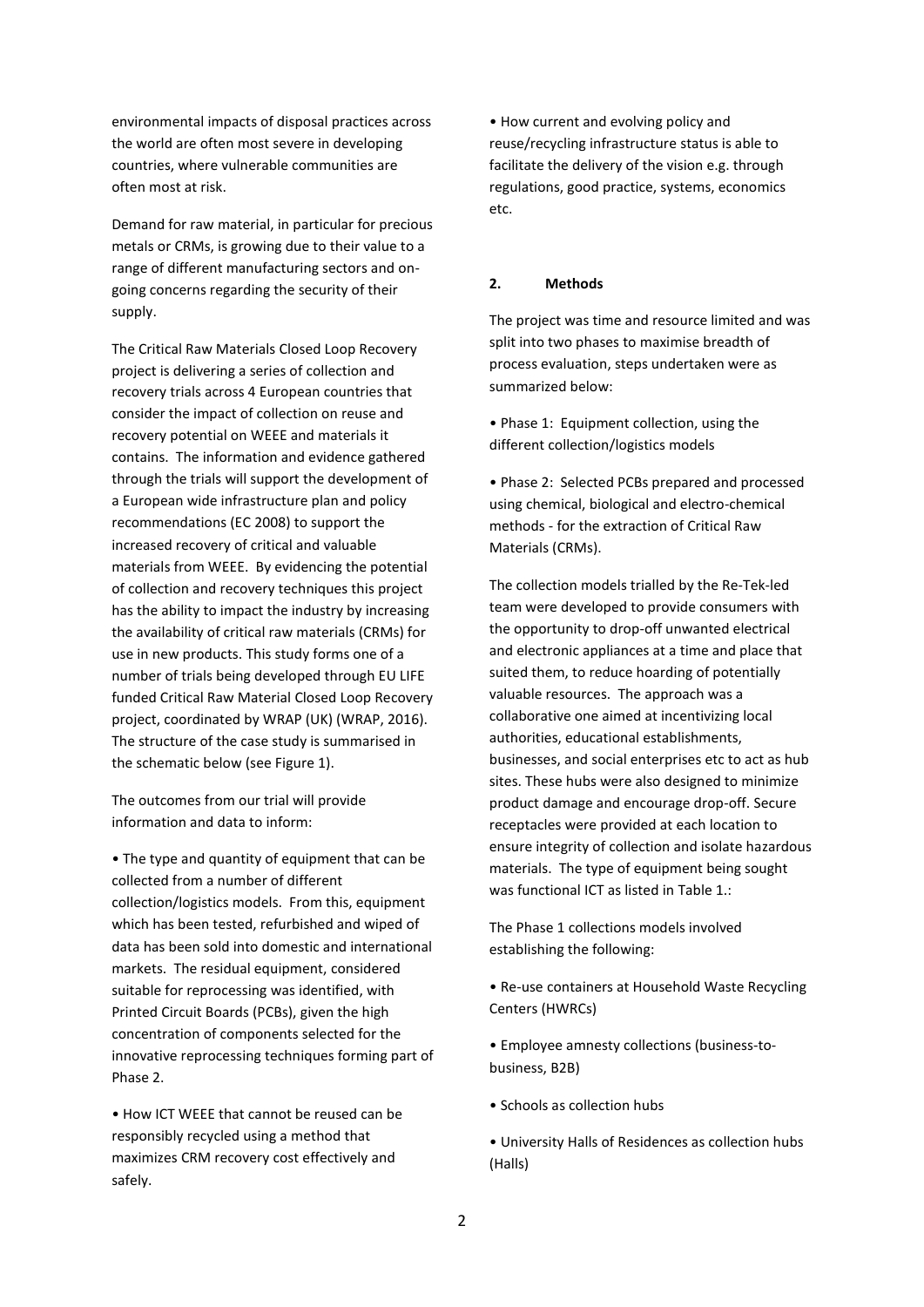• Social economy organizations, as collection partners.

Phase 2 involved the set- up of novel laboratory based investigations for the recovery of gold, silver and cobalt from WEEE in an electrochemical flow system consisting of a series of electrochemical cells. The method of metal recovery included electrodeposition in which metal ions in the treatment solution (obtained by the dissolution of shredded WEEE in aqueous acidic solution) recovered at the cathode where the positive metal ions in the solution migrate and are deposited as high purity metal. The trials were undertaken on PCBs collected at Re-Tek through C2B recovery, where the age and origin of the boards could be recorded.

The potential of microbial biomass to solubilize/mobilize specific metals from WEEE as a pre-treatment or hybrid recovery methodology was also examined by Bioleaching. This included solid/particulate WEEE pre-treatment in agitated mini-reactors (flasks) under controlled conditions (dependent on microbial biomass used) and performance analysis of the process (by atomic spectroscopy ICP-OES/MS), including the analysis of filtered liquid culture media after microbial incubation with solid WEEE samples.

A series of chemical extraction techniques which included acid leaching and chemical precipitation (sulphide and organic reagent reduction based). Each trial was undertaken as a discrete batch experiment to assess the feasibility of treatment using the individual approach.

The methods trialled are summarised here:

Physical preparation: Particle size analysis was carried out to determine whether grinding would aid the separation of metal concentrations in the PCB boards. With a particular emphasis based on the removal of high copper content and gold which overlap on the electrochemical cell. The PC's from which the PCB's were selected from, were all of a similar age and the medium age in all of the PCB's available for analysis.

PCB pieces below 2mm in size were placed in a Retsch RM200 lab electrical mortar grinder and then ground down for 10minutes, to form a fine powdered sample. The sample was then sieved into the different particle sizes <106µm, 106- 250µm, 250-500µm and 500µm-2mm particle sizes.

Biological separation: Three different types of microbe were selected (acidophiles, fungus and cyanogenic) to determine whether they would selectively extract gold, silver and cobalt from ground PCBs. Mixed cultures of cyanogenic bacteria *Chromobacterium violaceum* and *Bacillus megaterium* in agitated culture flasks (500ml) were investigated for the recovery of critical resource materials from waste printed circuit boards (WPCBs) originating from mobile phones, notebooks and desktop personal computers.

To remove solder mask and improve microbial access to metals WPCBs were soaked in NaOH (10 M) for 24 hours before washing with distilled water until neutral pH of wash water was confirmed (Jadhav & Hocheng, 2015). WPCBs were added to flasks 2 days after inoculation to alleviate toxic effects of e-waste on biomass growth and cyanide formation (Natarajan & Ting, 2015). Following incubation, cultures were centrifuged to separate biomass from leach liquor. Acid digestion and filtration of leach liquor and retrieved-WPCBs was carried out. Biomass was lysed using aqua regia and subsequently filtered. Analysis by ICP-MS was used to determine mass balance of metals in leach liquor, associated with biomass and remaining on WPCBs after day 17.

In a second study acidophilic pre-treatment with *Acidithiobacillus ferrooxidans* (7 days) was followed by a subsequent cyanogenic incubation with *Bacillus megaterium* (4 days). Following both acidophilic and cyanogenic stages cultures were processed to recover metals for analysis.

A third study involved the leaching with Aspergillus Niger which was grown on malt extract agar at 28°C for 5 days, harvested and placed in flasks with PCB samples at different stages of degradation and to assess the leaching potential of exudates form the organisms..

Chemical separation: Four chemical separation techniques were explored to extract gold, silver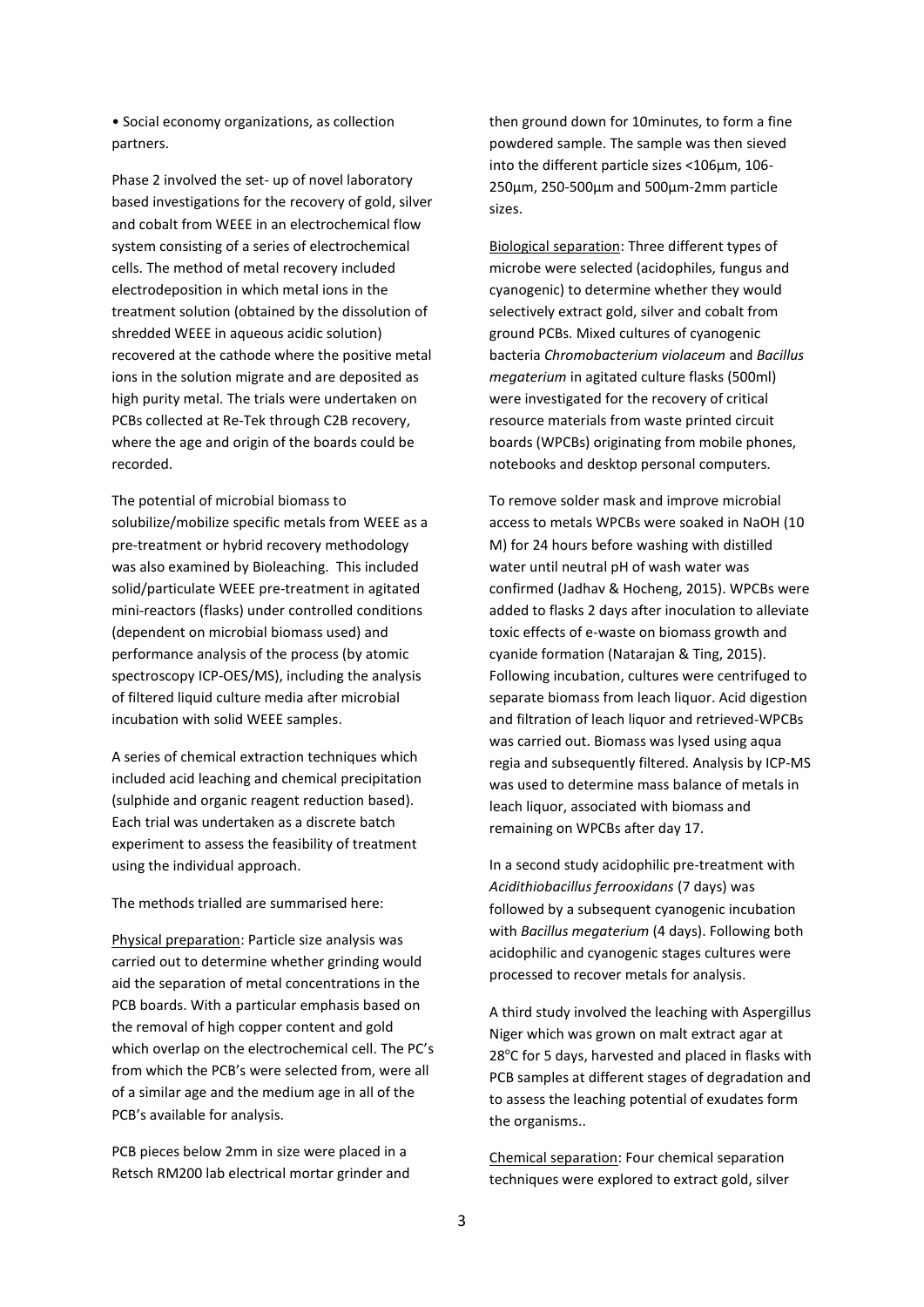and cobalt, these were i) acid dissolution (aqua regia and other systems), ii) sulphide precipitation using standard Kipps apparatus and acid generation of H2S from iron sulphide powder, and iii) particle size distribution. The fourth extraction method which used hydroquinone to extract solely gold was also considered. Based on historical preparation methods (Beamish et al, 1937), this study looked at hydroquinone as a reducing agent for precipitation of gold from leached solutions and standard materials as a preliminary evaluation step in process development.

ElectroChemical Cell: Fourteen proprietary EC Cells were manufactured for the recovery of gold, silver and cobalt from reference solutions. These were created using polymeric gel by solvent exchange, controlled drying and selection of candidate gels for carbonisation. The carbonised gels were then characterised by nitrogen adsorption and successful carbon materials used in electrochemical recovery experiments. Reference solutions of metals of interest were then used to study recovery rates at fixed potentials.

# **3. Results and Discussion**

Summary data for the material collected from the various collection models is shown in Figure 2. This identifies numbers of items collected and includes an indication of any subsequent reuse post collection as well as an age distribution of items recovered. Total weight of items from each collection method is also identified (see Table 2). In summary:

a) The outcome of Phase 1 collection model trials indicates just over 90% of the pre-project estimates of equipment that would be collected, were actually collected (the former based on industry benchmarking suggesting for B2B and C2B models ~900 items would be recovered).

b) The levels of re-use achieved from all of the collection models trialled are significantly less than is often found to be the case from mainstream, ongoing business to business contracts (which typically exceed 80%). Re-use levels ranged from 27% for equipment donated through HWRCs to

30% and 36% for equipment donated through schools and Social Enterprises, respectively. There are considered to be many reasons for such low levels, one of which is that equipment donated appears to be older. An average of 8.6% of equipment (across all collection models) was between 0 and 3 years old, with 59.7% in the range of 3 to 6 years. B2B clients, given the average IT re-fresh programs of three years, demonstrate circa 20% between 0 – 3 years with the balance, circa 80%, between  $0 - 5$  years.

c) The age range of equipment collected as a whole did not vary significantly for the different collection models. However, when different categories of equipment were considered there were significant difference in age ranges and levels of re-use. 95.7% of all the equipment collected in Phase 1 fell under two categories: ICT (71%) and TVs and monitors (24.7%). HWRCs resulted in 11.5% re-use, with School and B2B collections more than double this (25.4% and 23.4% respectively).

d) HWRCs provided a significantly lower percentage of ICT than the other models – 64% compared to between 73% and 89%. A significant contribution to the HWRC re-use rate, overall, was related to flat screen TVs and monitors. Flat screen TVs and monitors may represent a potential opportunity for HWRCs due to the relatively higher reuse rates and revenue generated. Increasing numbers of HWRCs are already providing separate containers for screens (for recycling). The approach to collecting ICT separately needs further consideration due to what appears to be a reluctance amongst consumers to donate high value data-bearing devices to HWRCs.

e) Significant differences in the types of ICT equipment collected were seen, for the different collection models e.g. 42.4% of HWRC and 38.3% of Social Enterprise WEEE were printers. This compares to between 3.4% and 11.5% for Schools and B2B collections.

f) Considering the ICT category alone (smartphones, mobile phones, tablets, PCs, laptops) there were significant differences in the profile of equipment depending on the collection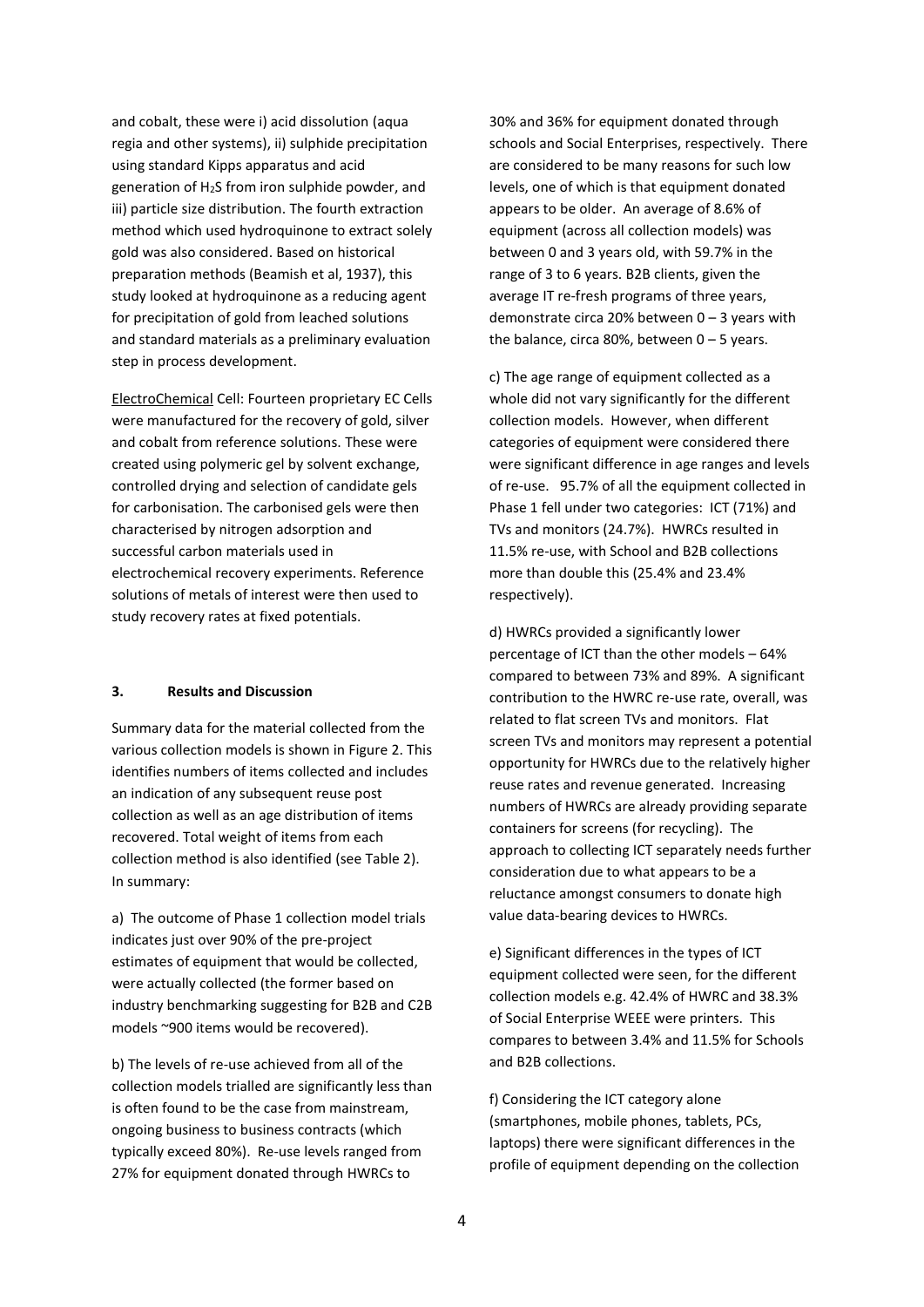model employed. 50% and 53% of the ICT collected through HWRCs and Social Enterprises respectively was Core ICT, while 73% of the ICT collected from Schools and B2Bs were ICT. HWRCs and the Social Enterprise collections included significantly higher levels of printers (>40%) which have very little, if any, re-use/resale potential.

g) The ability to generate viable re-use income streams from Consumer to Business (C2B) collections, from end users, is more challenging than for B2B, and will continue to be the case unless equipment hoarding is minimized, a situation which is likely to mean that enhanced versions of the collection models trialled are developed, and/or alternative approaches are taken forward in the future.

The collection of individual PCBs from equipment identified in phase 1 presents the input feed to Phase 2. The preparation of material requires further processing, primarily in size reduction using mechanical shredding in a manner that is viable for bulk waste processing. Size reduction introduces greater surface area for bioleaching and digestion of the solid phase but the process also generates issues of dust production, fractionation of metal phases and inhomogeneous residues (Oguchi et al, 2012). Plastic and metal components perform variably under mechanical treatment and introduce high heterogeneity into shredded product (Ruan & Zum 2016). A systematic analysis of a number of commercial shredding facilities was undertaken and "best" option identified based on preliminary trials. Shredded test samples were assessed for particle size range. Further impact on phase 2 was addressed through replicate digests for both total metal and bioleached. The scope of the study does not allow optimization or development of full protocol for preparation but highlights some confounding factors. Physical treatment through conventional shredder systems suggests the majority (>70%) of shredded material falls into 1.5- 9mm particle diameter. A minor proportion of the total material (~8%) was less than 1.5mm.

*Biological Separation*

Metal recovery efficiency by the mixed culture of cyanogenic bacteria varied significantly across different WPCB types and metals; Co (76.1%), Cu (27.30%), Ag (7.43%). Biorecoveries of Mg up to 76% was observed which could have a variety of industrial applications. Gold was not biorecovered in this study.

In the second study acidophilic pre-treatment with *Acidithiobacillus ferrooxidans* resulted in significant recovery of Au (70%), Co (96%) and Cu (99%) with limited additional recovery in the subsequent incubation with *Bacillus megaterium*. From this study bioleaching appeared to be the primary mechanism for recovery of Au while biosorption or bioaccumulation was the primary mechanism for Co and Cu since the latter metals were found to be associated with the biomass rather than the culture medium.

Some abiotic control vessels showed significant recovery of metals from culture medium and require further investigation to further elucidate mechanisms involved.

The results from the initial *Aspergillis Niger* microbial leach, were inconclusive and the laboratory work would need to be repeated in order to determine the effectiveness of the microbes.

For the 2-step process, the acidophilic treatment with *A. ferrooxidans* resulted in significant recovery of Au (up to 70%), Co (up to 96%) and Cu (up to 99%) with minor additional recovery in the subsequent cyanogenic stage. The results indicate that gold was typically bioleached into solution, whereas Cobalt and Copper were associated with the biomass (biosorption/ bioaccumulation) rather than in solution.

Whilst these results, indicate some promising findings, the abiotic controls were elevated and potentially impact on measured recovery rates.

#### *Chemical Separation*

Digestion: Several chemical digestion procedures were employed on PCB's to assess the feasibility and the success of these digestion methods, in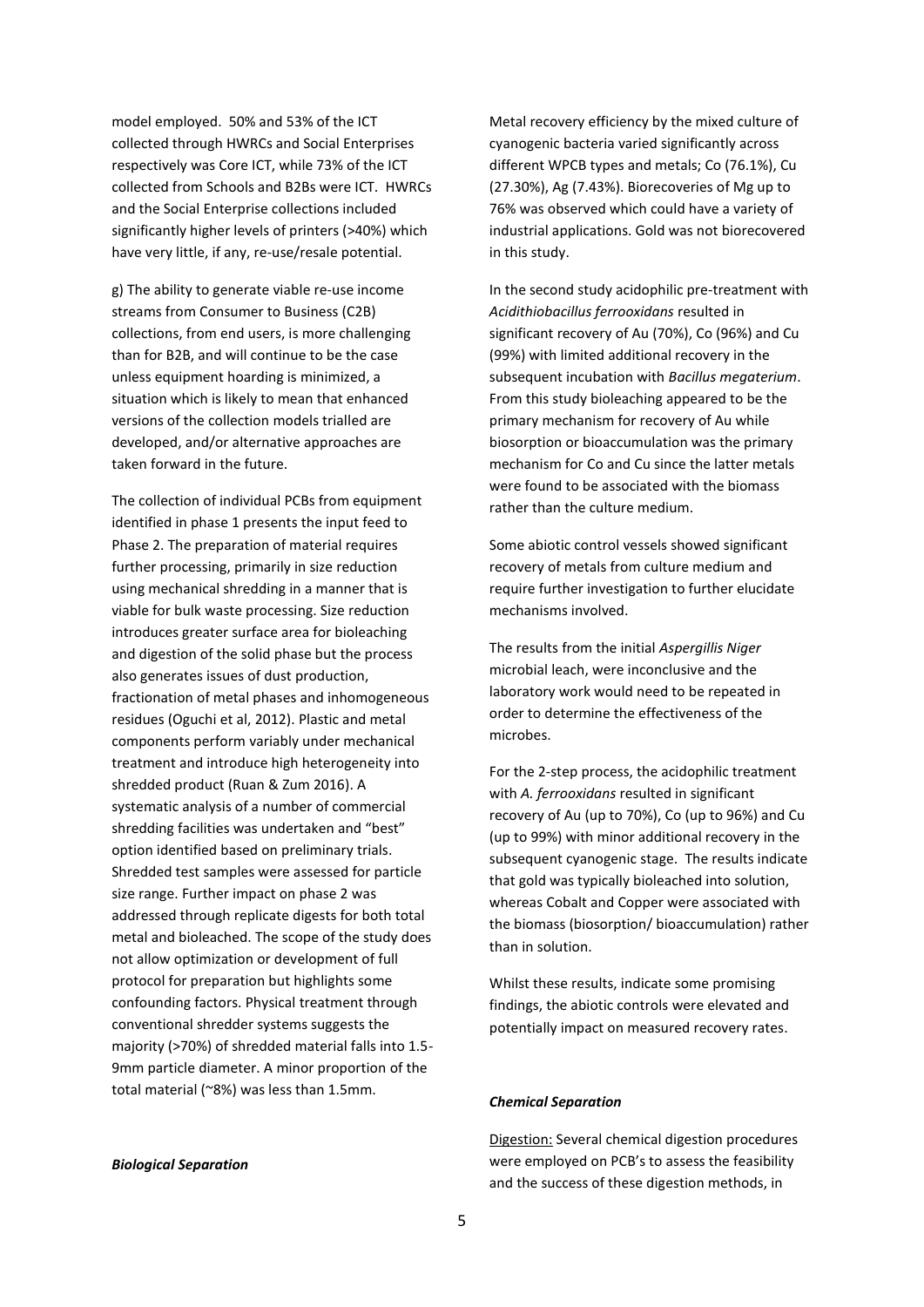order to provide a reliable and robust characterisation for WEEE waste. Hydrogen Peroxide with Aqua Regia digestion at 95°C was determined to be the optimum digestion method for WEEE waste.

#### Particle Size:

Copper concentrations were shown to increase with increasing particle size while gold concentrations decreased with increasing particle size. Multi elemental analysis has been carried out on the ICP-MS with similar results for metals decreasing and increasing with particle size.

Sulphide precipitation: The pH of optimum precipitation varied for all elements studied. The optimal recovery was between 50 and 96% and varied across pH 1-12 due to solubility differences between elements. This provides useful strategy for selective extraction of the elements.

Hydroquinone Extraction: A common gold extraction method is to precipitate the gold by adding a precipitant to the gold leach solution (Beamish et al, 1937). This causes the gold ions to be reduced and accumulate into larger particles that fall out of solution, this gold precipitate can now be easily filtered and the gold recovered. The chosen gold extraction method avoids the use of cyanide and instead uses a 5% Hydroquinone solution as a reducing agent under acidic conditions to single out gold ions for reduction to metal. This extraction method is a simple, inexpensive approach that is extremely rapid, with the gold being easily filtered, However further analysis and method development is required to ensure elemental purity when treating multi element printed circuit boards.

• Extracting gold using hydroquinone was relatively straightforward with promising recovery levels in the first assessments.

Particle size distribution analysis was undertaken to establish of this could be an aid in establishing whether specific types of metals accumulated in particular size ranges of PCB after shredding e.g. showing CRM-rich areas of the PCB.

Multi-elemental analysis showed that gold and cobalt increased in concentration with decreasing particle size and thus there may be the potential for physical separation from Cu and Zn which increase in concentration with increasing particle size. The results for silver were inconclusive.

## *Potentiostatic electrodeposition using electrochemical cell*

Carbon electrodes with controlled porosity and specific surface area were prepared for the electrodeposition of the metal ions from model solutions using electrochemical cell (EC) designed in the lab. The EC Cells were tested using model solutions, made up to a known concentration. This enabled accurate recovery rates to be determined. The recovery of target metals from model solutions was performed by optimizing the applied potential and the scan rate using cyclic voltammetry (CV) technique. Different potential ranges were used depending on the type of metals to be recovered.

1) Gold recovery was performed in the potential range of -1000 to -500 mV whereas the optimized scan rate of 1mV/s was used.

2) Operating potential of -500 to 700 mV was used for the recovery of silver using scan rate of 1mV/s.

3) Improved recovery of cobalt was achieved using 0.5mV/s scan rate in the potential window of -1000 to –700 mV.

All the electrochemical analysis was performed below the maximum potential of 1.23V to avoid the decomposition of aqueous solutions. (Yang, 2003, Poisot-Díaz et al., 2008). Potentiodynamic curves of working carbon electrodes during the recovery of cobalt, gold and silver using electrochemical cell are shown in Figure 3. Gradual increase in current density with increase in applied potential can be observed on all voltammograms. This can be attributed to the current produced due to the electrodeposition of metallic ions when applying electric potential in a range corresponding to the potential window of each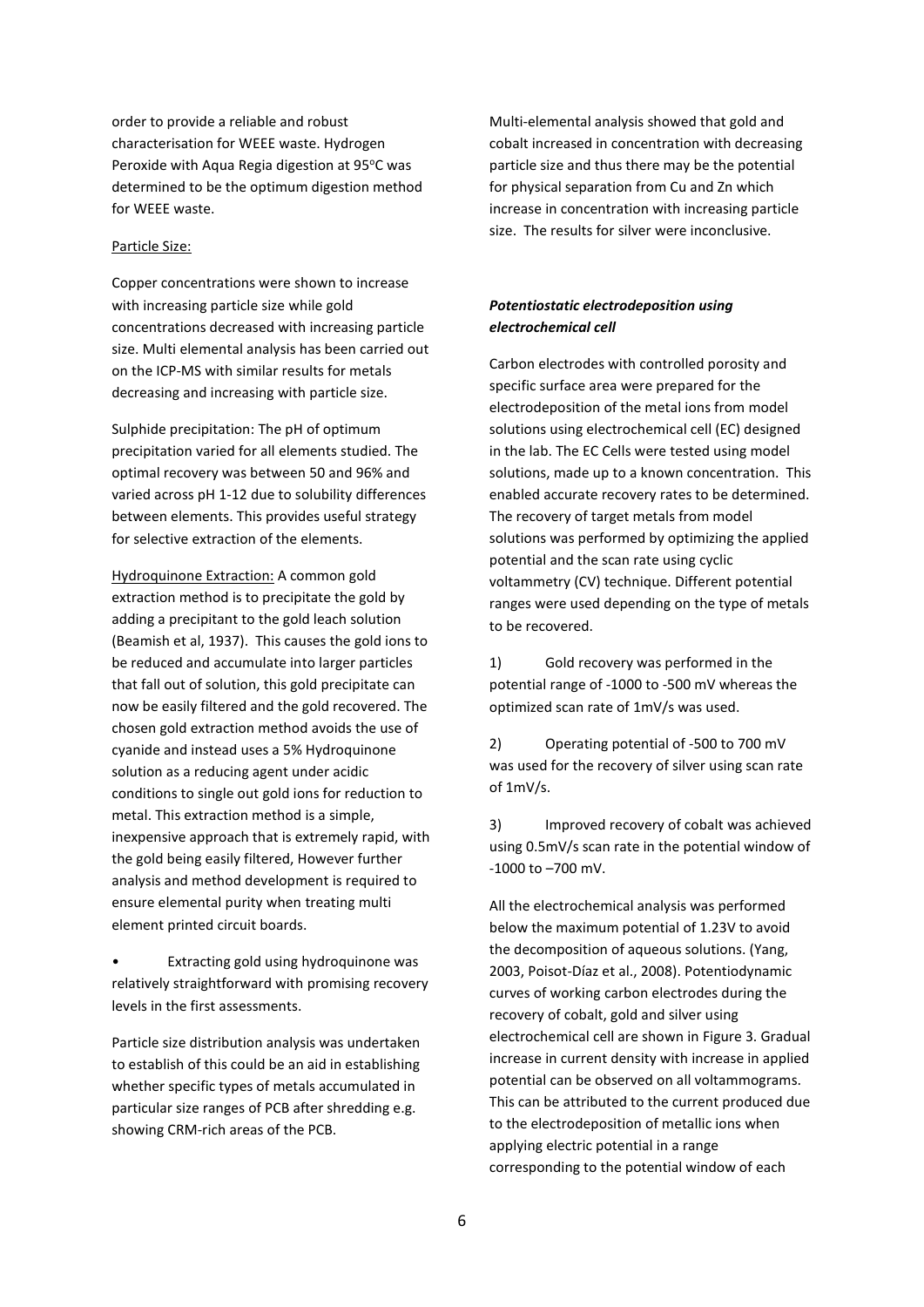metal (Freitas and Garcia, 2007). Oxidation peaks around -0.9 and -0.7 V represents the removal of cobalt from the solution while oxidation peaks around -0.95V and 0.3V represent the elimination of gold and silver ions from the solutions and their electrodeposition onto carbon electrodes respectively (Devi et al., 2016).

The results utilising the reference solutions appear promising, with gold, silver and cobalt recovery rates of up to 99%, 95% and 98% respectively. The cells appear to be effective at recovering these metals at concentrations as high as 1000 ppm and as low as 1ppm. There appears to be some contamination arising from the EC Cell itself, but the cause is currently unclear and requires further investigation.

#### **4. Conclusions**

a) The Phase 1 collection trials may indicate that consumers prefer to donate potentially data bearing equipment to schemes that are embedded within the community e.g. through schools and social enterprises, however a detailed investigation into consumer motivations, to donate/ hoard equipment would be useful to target future campaign materials and refine collection schemes to maximize newer, higher value equipment.

b) Consider maintaining support and working closely with local social enterprises and schools, which have a local dimension, and have a trusted relationship with the local community. With little in the way of infrastructure required to develop such relationships, the main risks to consider are the cost of staff time to support this. Such relationships may also provide benefits in terms of wider appeal to the community, and access to additional funding revenues which may enable cost-effective schemes to be delivered. In addition, associated with such initiatives would be the wider social benefits of providing work and volunteering opportunities to vulnerable members of the community, doing so within a circular economy context.

c) There would appear to be an opportunity to target flat screen TVs/monitors at HWRCs, since at this point in time they are not perceived to be data bearing equipment in the way that laptops, PCs, tablets and smartphones are. Many HWRCs already segregate screens, and targeting flat screen TVs and monitors for reuse may be a particularly viable collection opportunity. Targeting larger items such as flat screen TVs and monitors may also help to change the culture of hoarding due to the amount of space required to store these items in the home and encourage consumers to view the end of life of all devices differently.

d) The compliance scheme model, and how it supports Social Enterprises, is an area that could be considered further, in terms of how it evolves to support collaboration and greater income sharing among these potentially effective delivery partners in the future.

e) Discussions have indicated that it is important to gain a good understanding of the contractual status of local authorities and their compliance scheme partners, in terms of the type/quantities of WEEE being removed from HWRCs. Where the contractual circumstances mean that there are opportunities to divert WEEE from recycling, for re-use, there would be benefits in work being undertaken to quantify this and to feed it back so that the scale of the opportunities are understood.

f) Biological and Chemical treatments show good potential but are severely limited at this stage by variability in the feed stock for treatment. Analytical methods for metal determinations are still under development and validation is needed. The distribution between physical size fractions and inhomogeneity confounds some of the results, but at this stage there are promising options to study new hydrometallurgical methods with and without biological treatment systems. Areas for development and review would include the potential for enhancing bioleaching processes. The investigation of new microbial consortia, biocatalytic activity of potential additives and a full assessment of the implications for waste generation from leaching process would follow.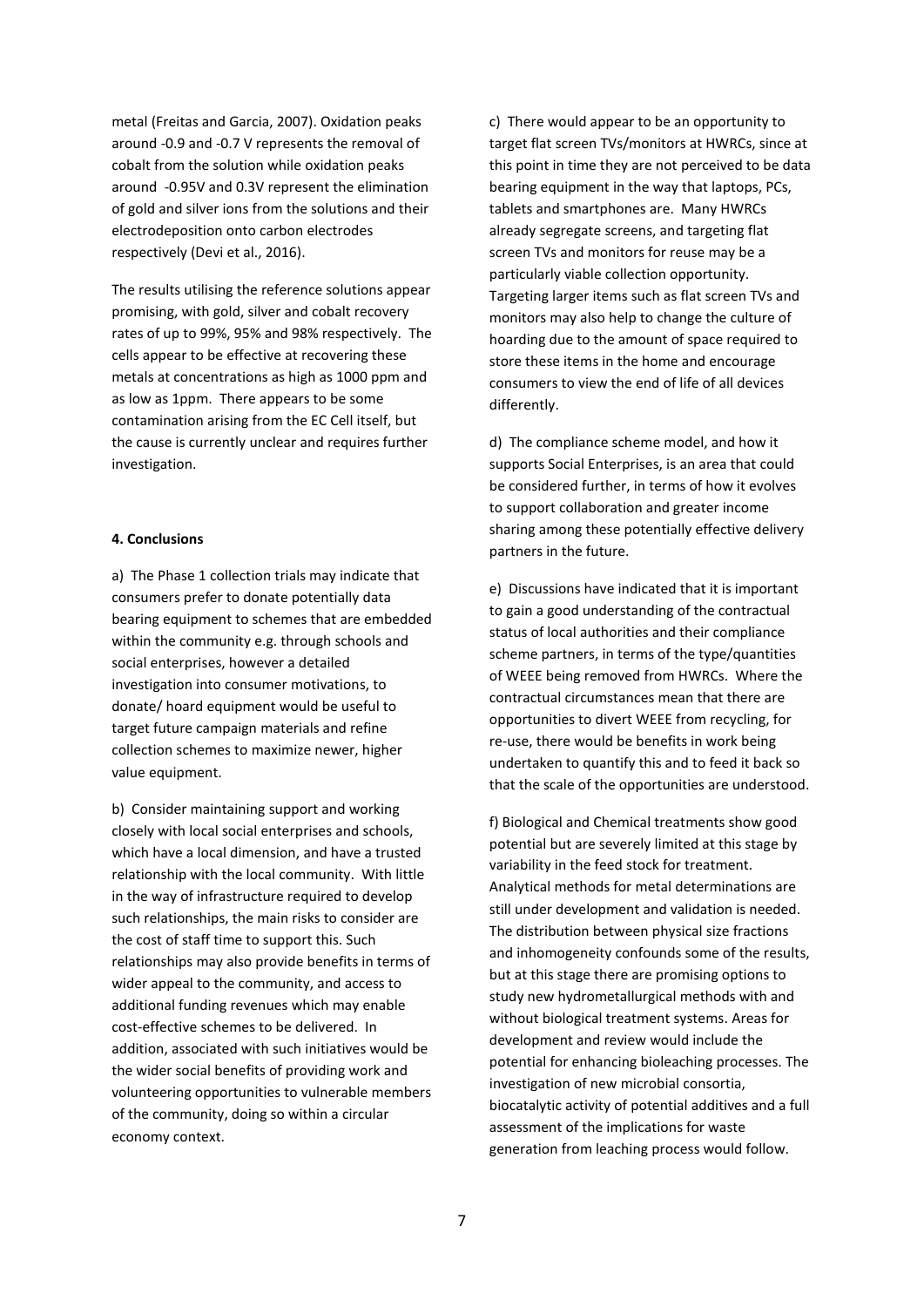#### **Acknowledgements:**

This study was sponsored by the EU LIFE funded project 'Critical Raw Material Closed Loop Recovery' coordinated by WRAP with EARN, ERP UK Ltd, KTN Ltd and Wuppertal Institute as beneficiaries.

#### **References**

Balde C.P., Kuehr R., Blumenthal K., Fondeur Gill S., Kern M., Micheli P., Magpantay E., Huisman J. (2015), E-waste statistics: Guidelines on classifications, reporting and indicators. United Nations University, IAS - SCYCLE, Bonn, Germany. 2015.

Beamish, F.E., Russell, J.J. and Seath, J. (1937) The Determination of Gold, Industrial & Engineering Chemistry, 9 (4), 174-176

Devi, P., Bansod, B., Kaur, M., Bagchi, S. & Nayak, M. K. 2016. Co-electrodeposited rGO/MnO 2 nanohybrid for arsenite detection in water by stripping voltammetry. Sensors and Actuators B: Chemical, 237, 652-659.

EU Commission (2008) [http://europa.eu/rapid/press-release\\_MEMO-08-](http://europa.eu/rapid/press-release_MEMO-08-764_en.htm) [764\\_en.htm](http://europa.eu/rapid/press-release_MEMO-08-764_en.htm) last accessed 15/02/2018

FREITAS, M. & GARCIA, E. 2007. Electrochemical recycling of cobalt from cathodes of spent lithiumion batteries. Journal of Power Sources, 171, 953- 959.

Jadhav U, Hocheng H. 2015. Hydrometallurgical Recovery of Metals from Large Printed Circuit Board Pieces. Scientific Reports 5:14574.

Natarajan G, Ting Y-P. 2015. Gold biorecovery from e-waste: An improved strategy through spent medium leaching with pH modification. Chemosphere 136:232-238.

Oguchi M., Sakanakura, H., Terazono, A., Takigami H. (2012) Fate of metals contained in waste electrical and electronic equipment in a municipal waste treatment process, Waste Management 32, 96–103

Poisot-Díaz, M. E., González, I. & Lapidus, G. T. 2008. Electrodeposition of a silver-gold alloy (DORE) from thiourea solutions in the presence of other metallic ion impurities. Hydrometallurgy, 93, 23-29.

Ruan, J., Xu, Z. (2016) Constructing environmentfriendly return road of metals from ewaste::Combination of physical separation technologies, Renewable and Sustainable Energy Reviews 54 p745–760

WRAP (2016) Critical Raw Material Closed Loop Recovery ('CRM Recovery') <http://www.criticalrawmaterialrecovery.eu/> last accessed on 15/02/2018

Yang, C.-C. 2003. Recovery of heavy metals from spent Ni–Cd batteries by a potentiostatic electrodeposition technique. Journal of Power Sources, 115, 352-359.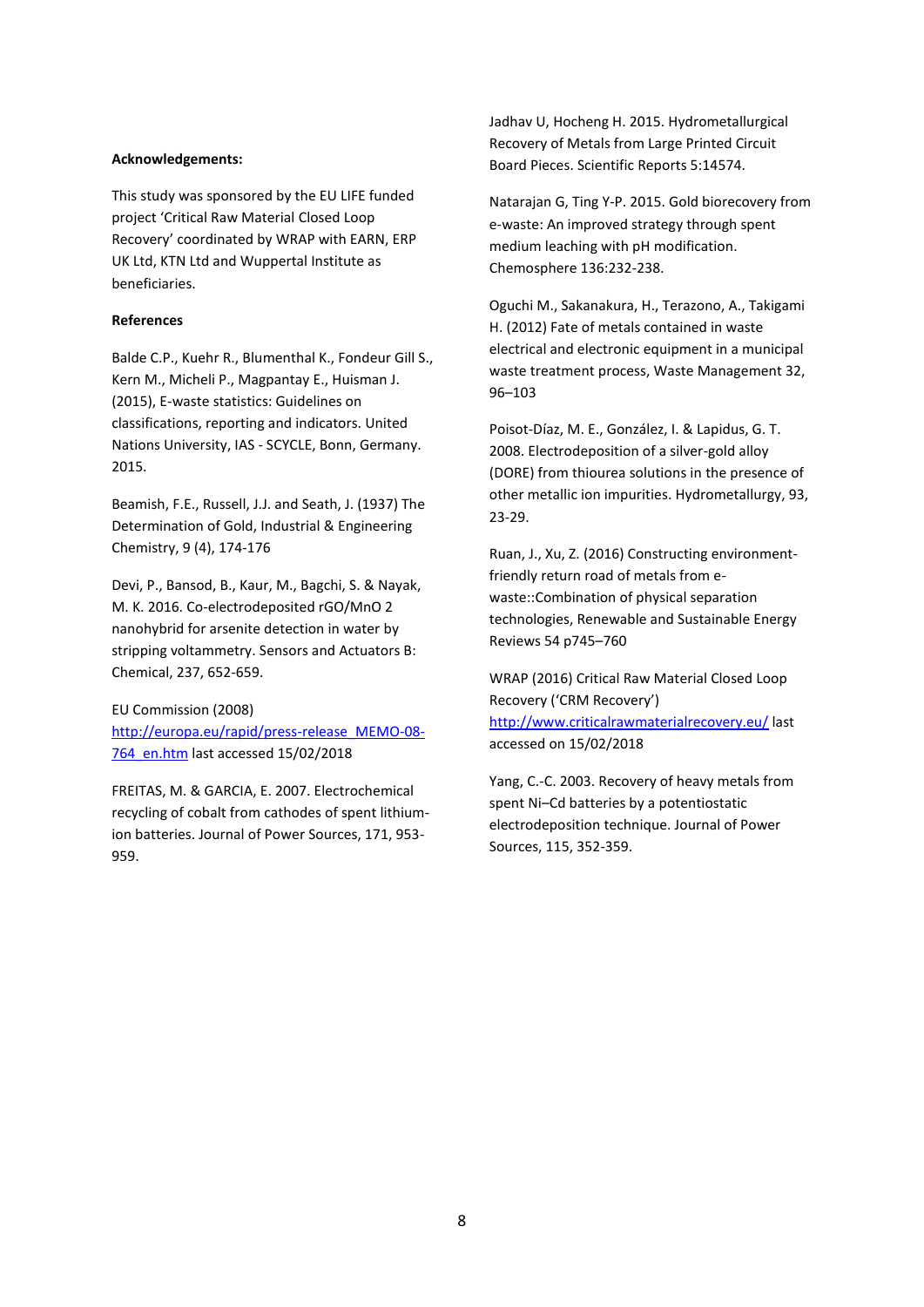

Figure 1: Schematic overview of trial process based on: http://www.criticalrawmaterialrecovery.eu/schools-and-parents-join-forces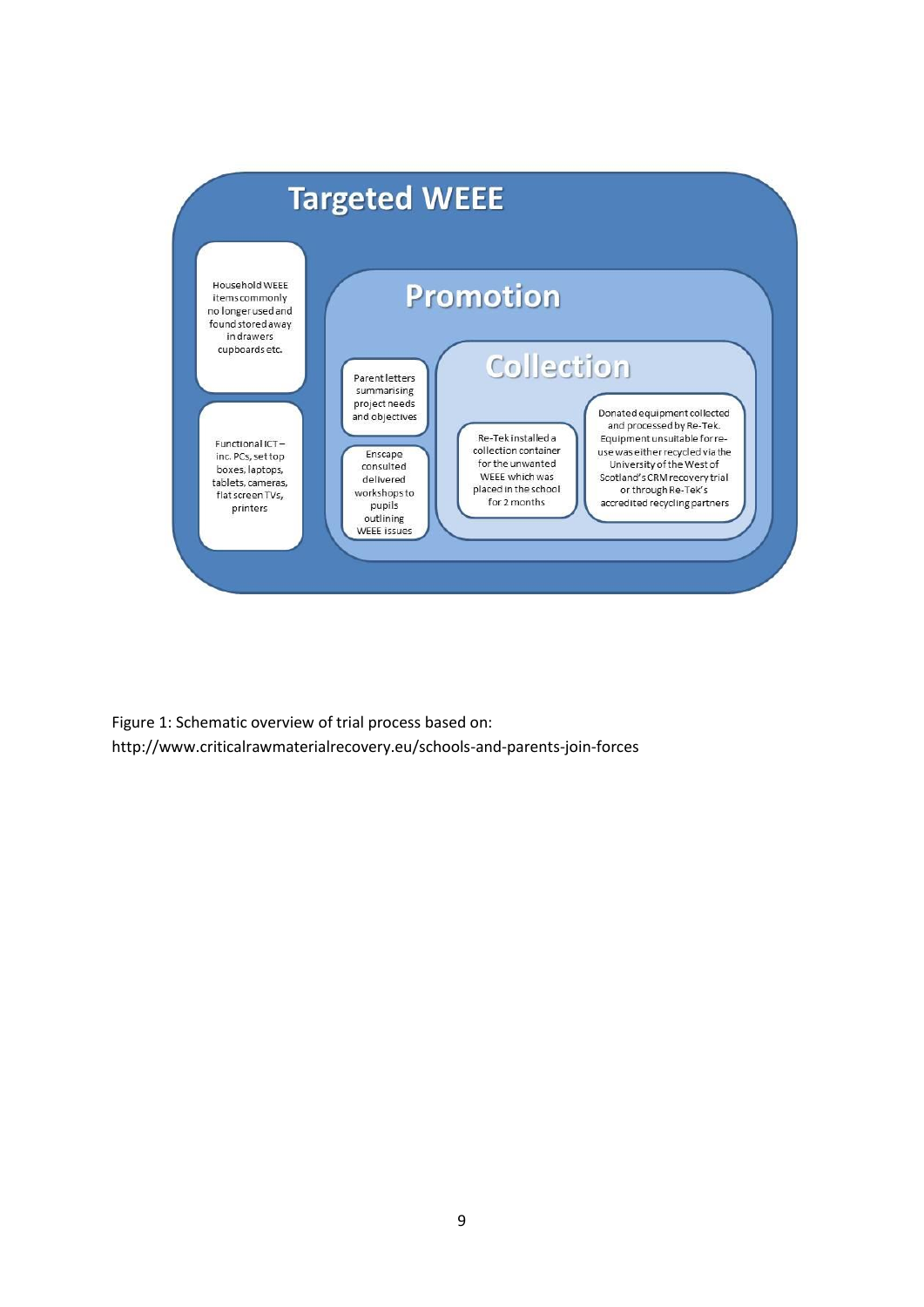

Figure 2: WEEE recovery data: items collected % by age from each collection method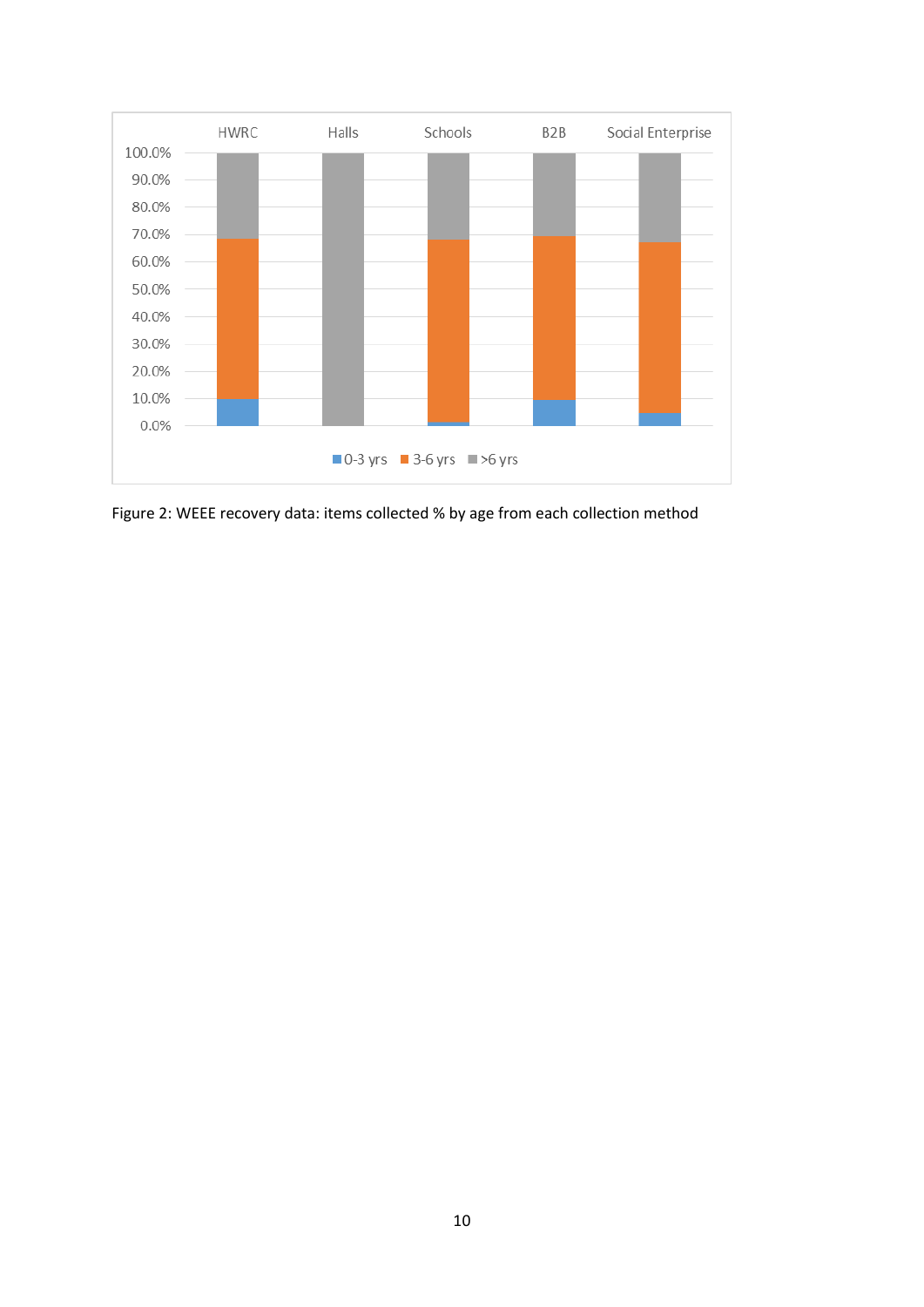

Figure 3: Cyclic Voltammograms (CV) obtained during electrodeposition of various metal ions (a) electrodeposition of cobalt at the scan rate of 0.5 mV/s (b) electrodeposition of gold at the scan rate of 1 mV/s (c) electrodeposition of silver at the scan rate of 1 mV/s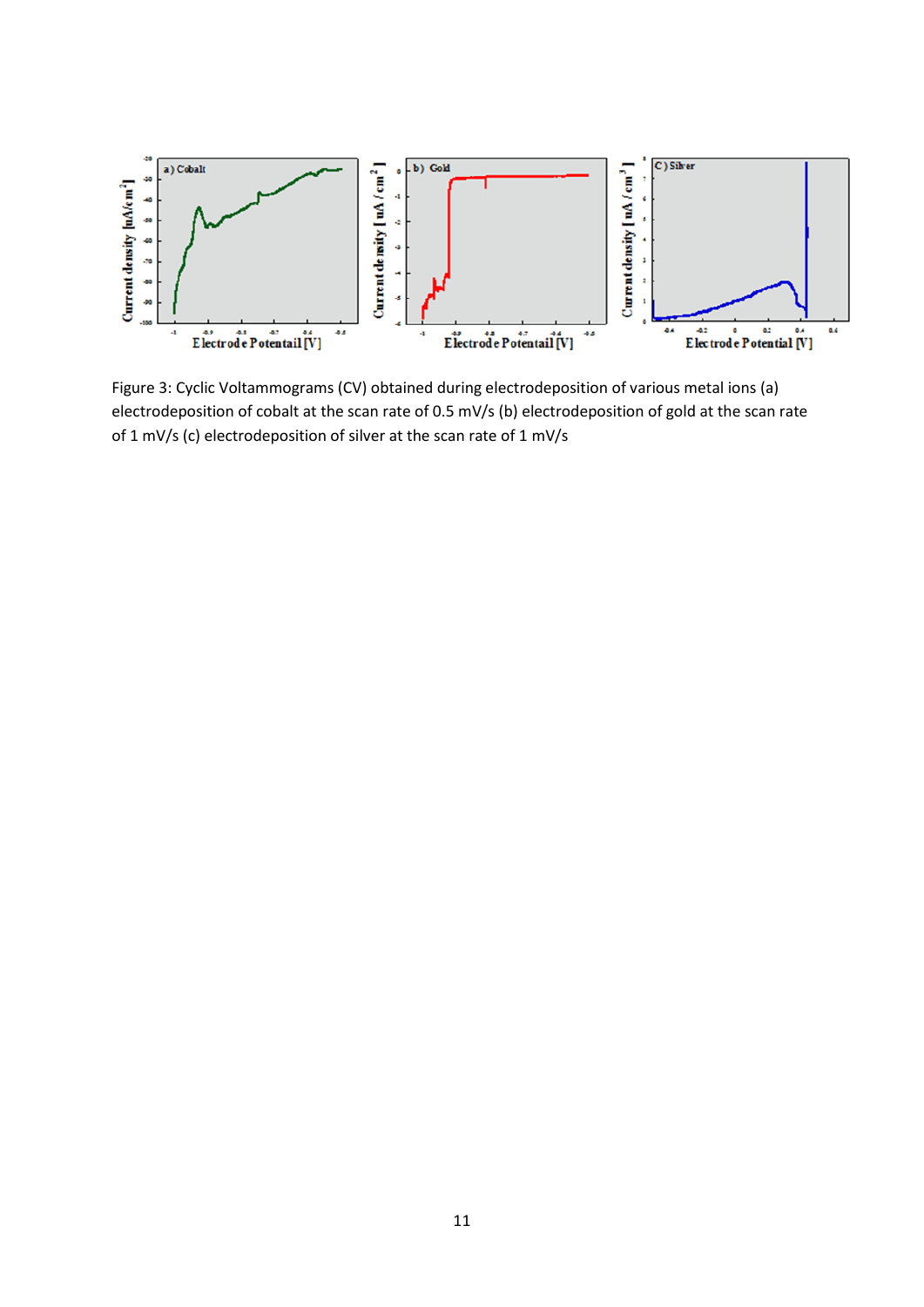**Table 1:** WEEE component collection categories

| Laptops                    | Miscellaneous               |  |
|----------------------------|-----------------------------|--|
|                            | Audio/Video Devices         |  |
|                            |                             |  |
| Desktop/Inkjet Printers    | Personal computers          |  |
|                            |                             |  |
| Compact Digital            | <b>Tablets</b>              |  |
| Cameras                    |                             |  |
|                            |                             |  |
| <b>Computer Components</b> | <b>Flat Screen Monitors</b> |  |
|                            |                             |  |
| Networking Items           | Flat screen Televisions     |  |
|                            |                             |  |
| Digital Set Top Boxes      | Mobile Phones               |  |
|                            |                             |  |
| <b>Gaming Devices</b>      | New Printer                 |  |
|                            | Cartridges                  |  |
|                            |                             |  |